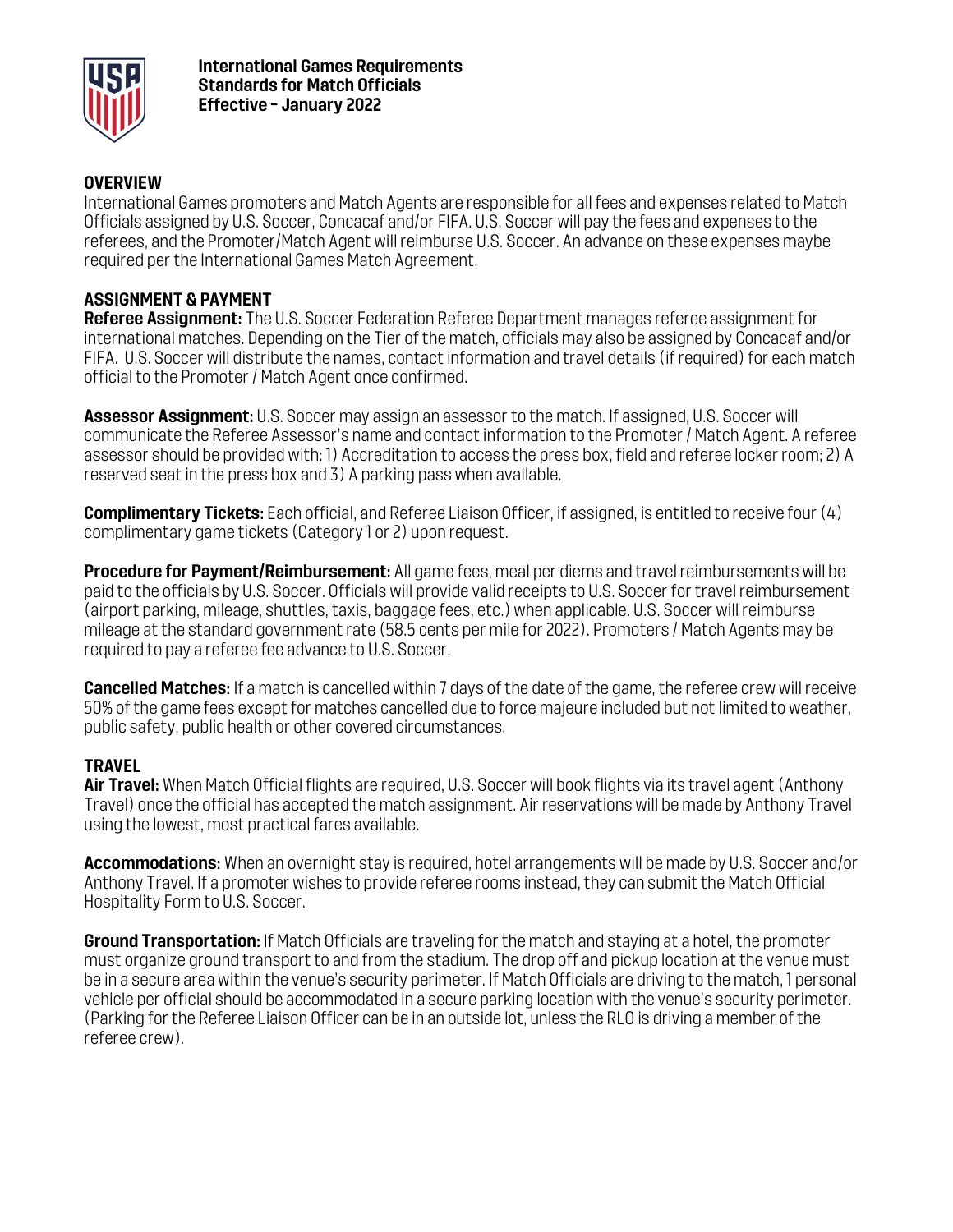

### **REFEREE LIAISON OFFICER**

For Category A & B matches, promoters must designate a Referee Liaison Officer (RLO) who will coordinate the ground transportation, health protocols, credentials, complimentary tickets and serve as the primary contact for the referee crew both on match day and in advance of the match. On match day, the RLO should be available to the referees to address issues relating to the field, locker rooms, tickets, hospitality, security and any other matter that arises.

An RLO is mandatory for Category A & B matches. U.S. Soccer reserves the right to require the assignment of an RLO for Category C & lower matches if deemed necessary. In the case that a promoter does not share contact details for a Referee Liaison Officer at least 21 days before a match, U.S. Soccer will assign a local RLO at a cost of \$350 per match (to be doubled for a doubleheader).

### **EQUIPMENT**

Promoter/Match Agent Will Provide:

- Substitution Board
- Printed substitution cards, 1 per substitute permitted under competition regulations. Teams must complete these cards to communicate subs to the fourth official.

Match Officials Will Provide:

- Referee Uniforms. Officials are required to wear Official Sports (OSI) uniforms. U.S. Soccer may allow for exceptions if foreign officials are assigned. Officials will bring multiple colors to coordinate with the teams and goalkeepers.
- All personal equipment including communications devices, disappearing spray, flags, whistles, watches, etc.

## **STADIUM REQUIREMENTS**

**Security:** The Promoter / Match Agent is responsible for ensuring the security of the officials before, during and after the match.

- Security personnel should be assigned to the Referee locker room(s) from the time officials arrive at the venue until they depart.
- Security should remain present even with the officials are on the field to protect the personal property of the referees.
- Security should be prepared to provide an escort if needed or requested from the field to the locker room at halftime and after the match, and from the locker room to personal vehicles or shuttle.
- No persons shall enter the referee locker room without consent of the assigned match officials.

**Locker Rooms:** Dressing rooms that meet the following standards must be provided for the assigned match officials. Please note that mixed gender crews may be assigned and must be accommodated in separate locker rooms.

All referee dressing rooms must:

- Include a private physical structure. Tents are not permitted.
- Have a locking door with a security officer always stationed outside of the door while referees are present in the venue.
- Suitable shower & toilet facilities with soap, shampoo and a minimum of two towels per official.
- Bottled water, sports drinks, and coffee/tea available.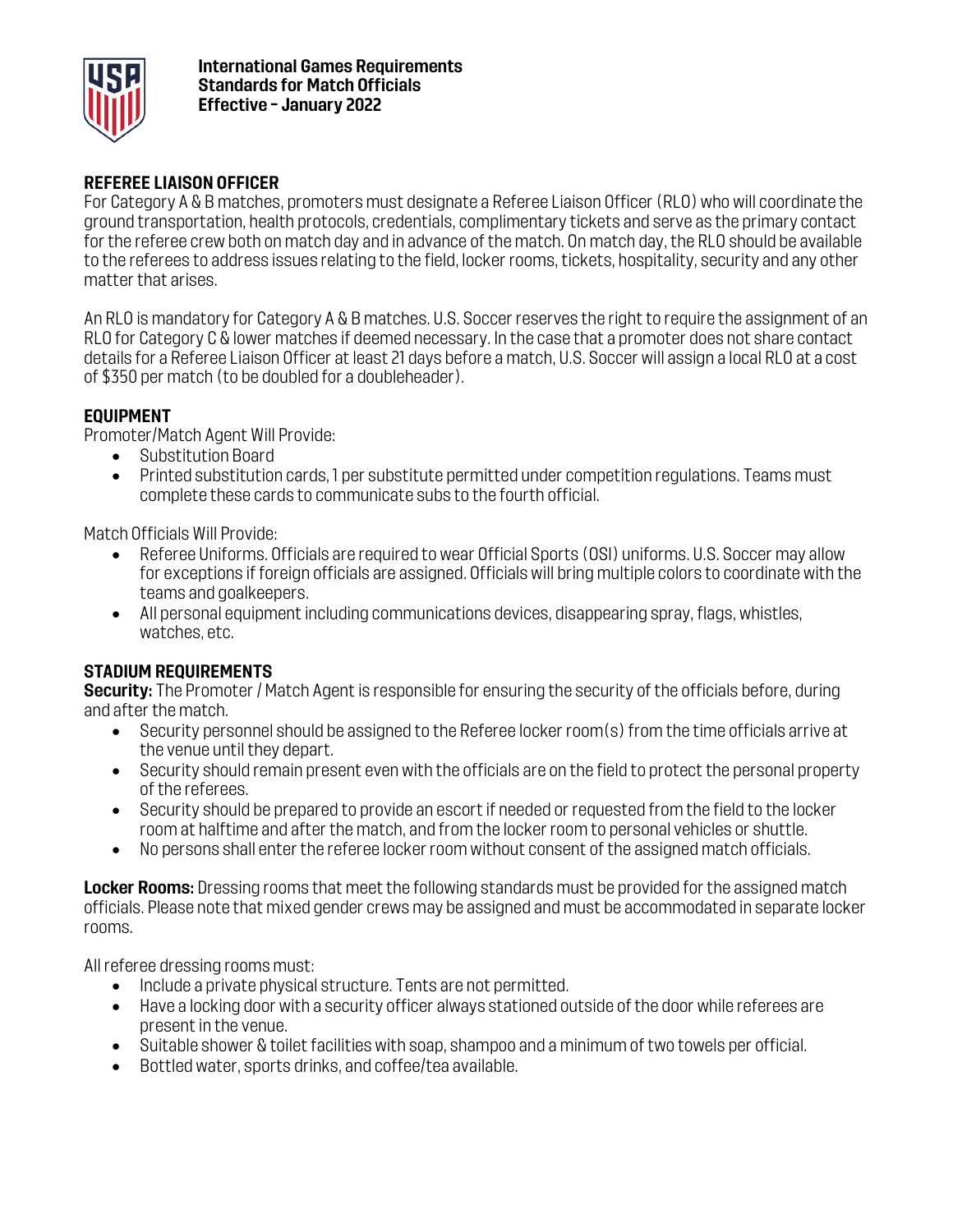

### **CATEGORIES & GAME FEES**

A. Foreign National Team vs. Foreign National Team (Non-FIFA Competition)

| Referee            | \$416.13 per day (two day minimum) |
|--------------------|------------------------------------|
| Assistant Referees | \$416.13 per day (two day minimum) |
| 4th Official       | \$416.13 per day (two day minimum) |

B. Foreign Pro Club Team vs. Foreign Pro Club Team OR Domestic Division 1 or 2 Pro Club Team

| Referee            | \$416.13 per day (two day minimum) |
|--------------------|------------------------------------|
| Assistant Referees | \$416.13 per day (two day minimum) |
| 4th Official       | \$416.13 per day (two day minimum) |

#### C. Foreign Pro Club Teams vs. Domestic Division 3 Pro Club Team

| Referee                   | \$554.84 |
|---------------------------|----------|
| <b>Assistant Referees</b> | \$416.13 |
| 4th Official              | \$277.42 |

D. Foreign Youth National Team (U-23 or younger) vs. Foreign Youth National Team (U-23 or younger)

| Referee            | \$277.41 |
|--------------------|----------|
| Assistant Referees | \$208.07 |
| 4th Official       | \$138.71 |

E. Foreign National Team OR Foreign Pro Club Team vs. Domestic Amateur Team

| Referee            | \$450.83 (No per diem) |
|--------------------|------------------------|
| Assistant Referees | \$270.49 (No per diem) |
| 4th Official       | \$180.33 (No per diem) |

#### F. Foreign Amateur Club Team vs. Domestic Amateur Team

| Referee            | \$277.41 (No per diem) |
|--------------------|------------------------|
| Assistant Referees | \$208.07 (No per diem) |
| 4th Official       | \$138.71 (No per diem) |

#### G. Preseason: MLS Domestic Team vs. Foreign Amateur OR Foreign Professional Club Team

| Referee            | \$327.82 per match (Per diem: \$50 for every 12 hrs. worked) |
|--------------------|--------------------------------------------------------------|
| Assistant Referees | \$327.82 per match (Per diem: \$50 for every 12 hrs. worked) |
| 4th Official       | \$327.82 per match (Per diem: \$50 for every 12 hrs. worked) |

- If a match features teams from different categories, the rate for the higher category will apply.
- Officials will be paid a minimum game fee of two days for Category A and B matches.
- If officials are required to arrive on MD-2 for health or other protocols, a third day must be paid.

#### **PER DIEM**

The per diem rate for 2022 for Categories A through D is \$95 payable in 12-hour increments.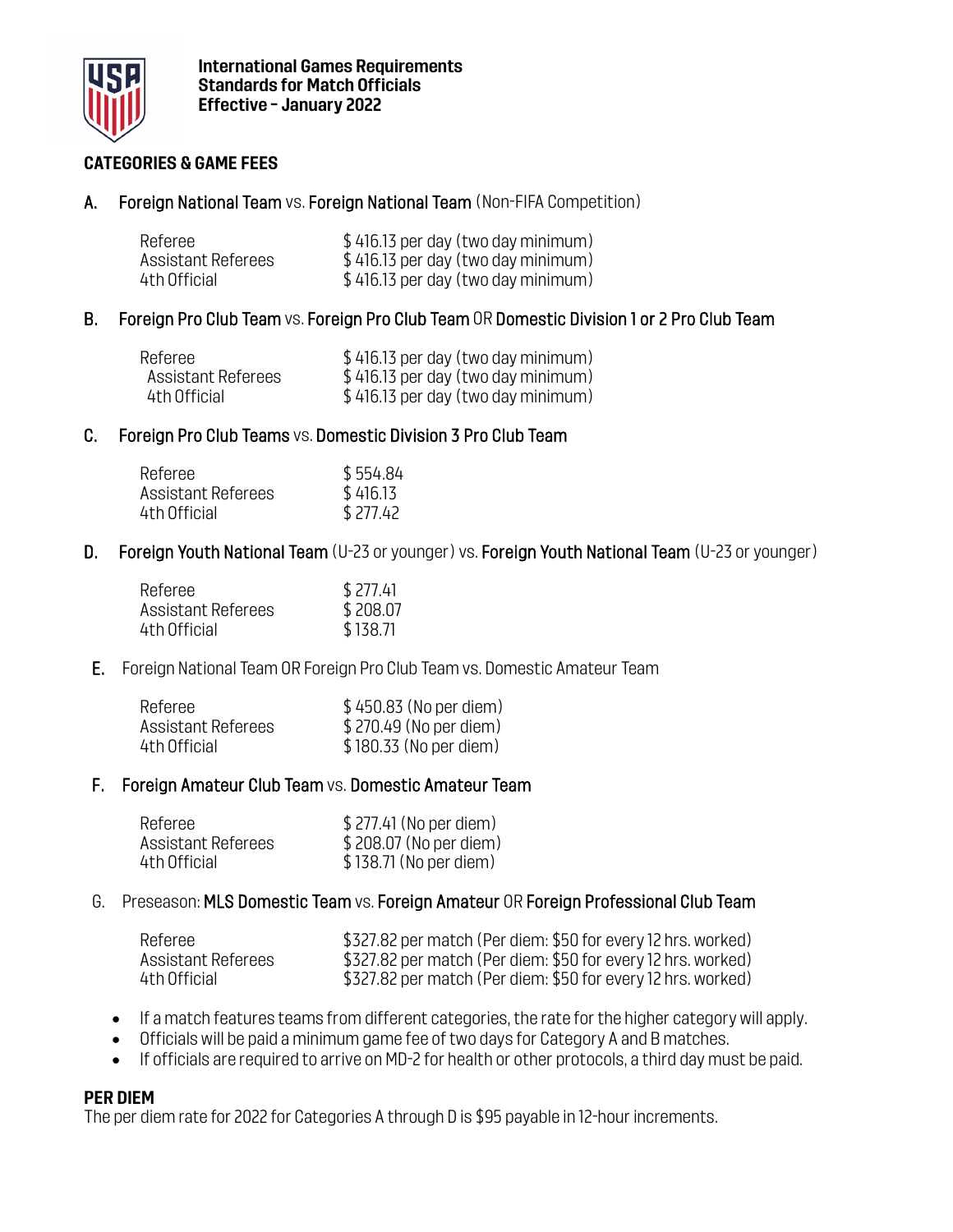

**International Games Requirements Standards for Match Officials Effective – January 2022**

### **CLOSED DOOR MATCHES**

For Closed Door matches, U.S. Soccer requests the match promoter or host provides reasonable accommodations in terms of dressing rooms & hospitality based on the venue.

**Payment of Match Officials:** Teams based in U.S. domestic leagues should pay Game Fees for Closed Door matches directly to the officials. For a match between two international teams that is not hosted by a U.S. domestic league team, the Game Fees will be collected in full during the application process. Refunds are subject to the cancelation policies noted above.

#### **Officials Game Fee for Closed Door Matches**

H. Closed Door Training Match (any category)

| Referee            | $$150$ (no per diem) |
|--------------------|----------------------|
| Assistant Referees | \$100 (no per diem)  |
| 4th Official       | $$100$ (no per diem) |